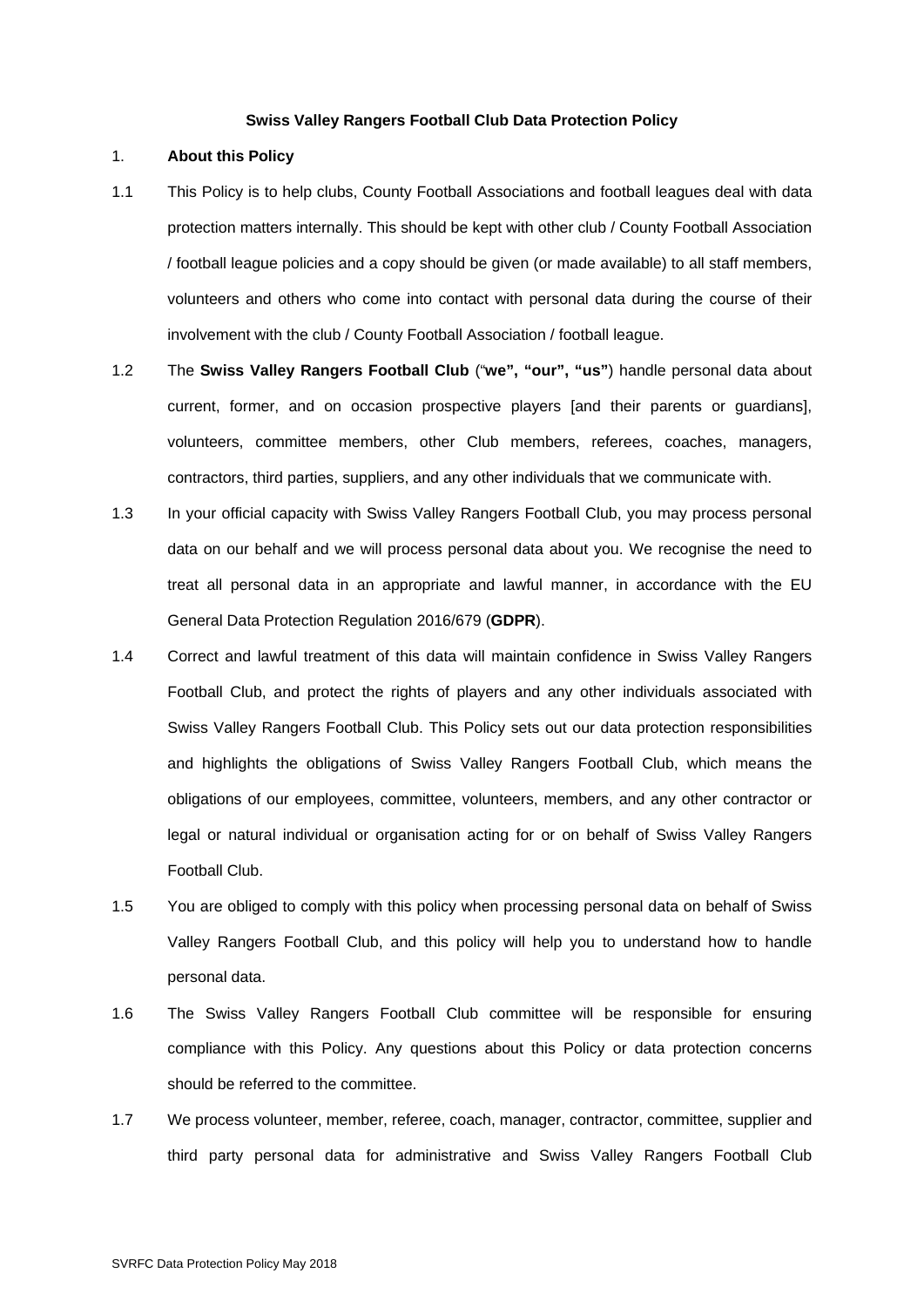management purposes. Our purpose for holding this personal data is to be able to contact relevant individuals on Swiss Valley Rangers Football Club business, and our legal basis for processing your personal data in this way is the contractual relationship we have with you. We will keep this data for 3 months after the end of your official relationship with Swiss Valley Rangers Football Club, unless required otherwise by law and / or regulatory requirements. If you do not provide your personal data for this purpose, you will not be able to carry out your role or the obligations of your contract with Swiss Valley Rangers Football Club.

1.8 All the key definitions under GDPR can be found here.

# 2. **What we need from you**

- 2.1 To assist with our compliance with GDPR we will need you to comply with the terms of this policy. We have set out the key guidance in this section but please do read the full policy carefully.
- 2.2 Please help us to comply with the data protection principles (set out briefly in section 3 of this policy and in further detail below):
	- 2.2.1 please ensure that you only process data in accordance with our transparent processing as set out in our Privacy notice;
	- 2.2.2 please only process personal data for the purposes for which we have collected it (i.e. if you want to do something different with it then please speak to the Club Secretary first;
	- 2.2.3 please do not ask for further information about players and / or members and / or staff and / or volunteers without first checking with the Club Secretary;
	- 2.2.4 if you are asked to correct an individual's personal data, please make sure that you can identify that individual and, where you have been able to identify them, make the relevant updates on our records and systems;
	- 2.2.5 please comply with our retention periods listed in our Privacy Notice and make sure that if you still have information which falls outside of those dates, that you delete/destroy it securely;
	- 2.2.6 please treat all personal data as confidential. If it is stored in electronic format then please consider whether the documents themselves should be password protected or whether your personal computer is password protected and whether you can limit the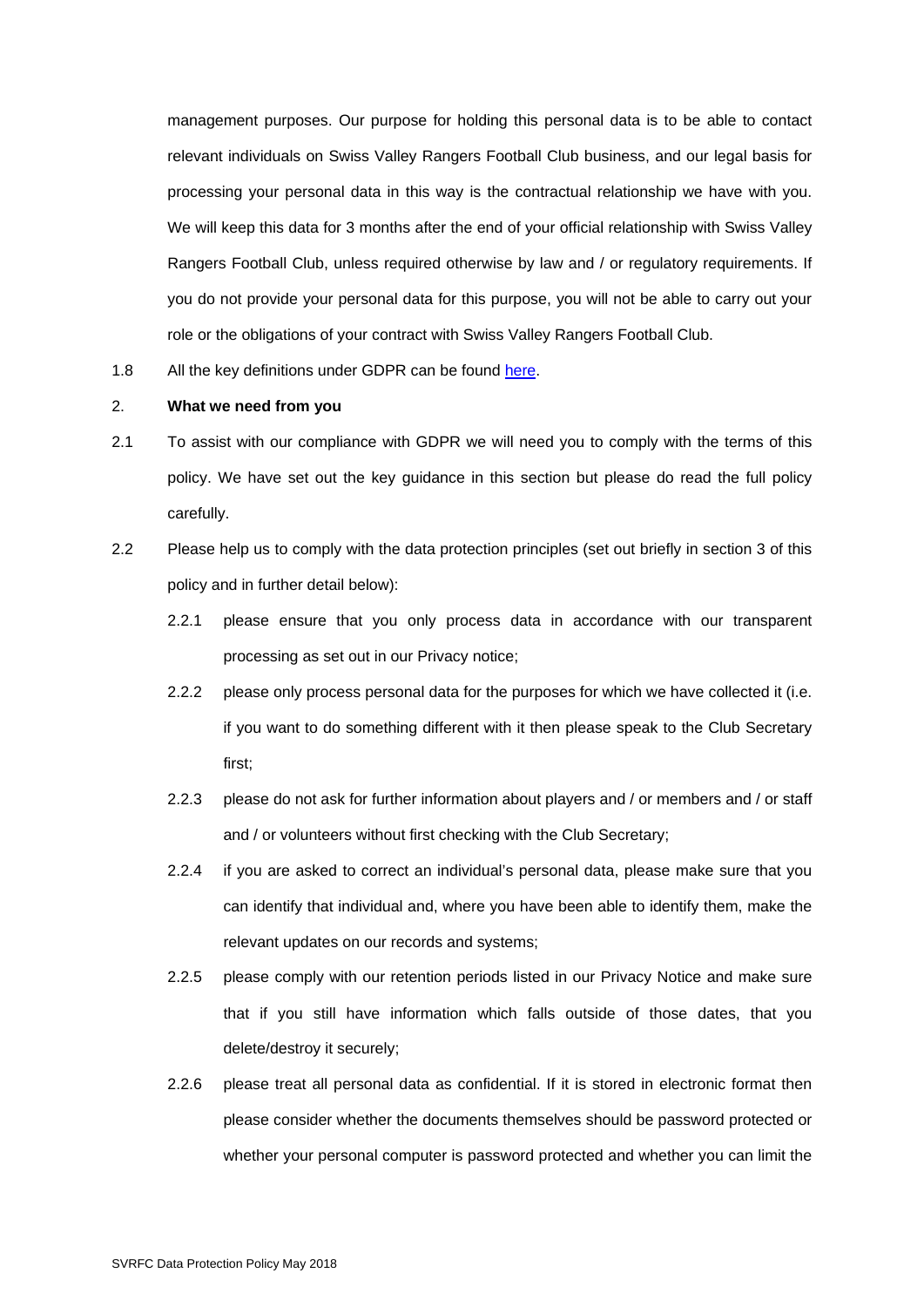number of people who have access to the information. Please also consider the security levels of any cloud storage provider (and see below). If it is stored in hard copy format then please make sure it is locked away safely and is not kept in a car overnight or disposed of in a public place;

- 2.2.7 if you are looking at using a new electronic system for the storage of information, please talk to the Club Secretary first so that we can decide whether such a system is appropriately secure and complies with GDPR;
- 2.2.8 if you are planning on sharing personal data with anybody new or with a party outside the FA structure then please speak to the Club Secretary before doing so who will be able to check that the correct contractual provisions are in place and that we have a lawful basis to share the information;
- 2.2.9 if you receive a subject access request (or you think somebody is making a subject access request for access to the information we hold on them) then please tell the Club Secretary as soon as possible because we have strict timelines in which to comply;
- 2.2.10 if you think there has been a data breach (for example you have lost personal data or a personal device which contains personal data or you have been informed that a coach has done so, or you have sent an email and open copied all contacts in) then please speak to the Club Secretary who will be able to help you to respond.

If you have any questions at any time then please just ask the Club Secretary. We are here to help.

#### 3. **Data protection principles**

- 3.1 Anyone processing personal data must comply with the enforceable principles of data protection. Personal data must be:
	- 3.1.1 processed lawfully, fairly and in a transparent manner;
	- 3.1.2 collected for only specified, explicit and legitimate purposes;
	- 3.1.3 adequate, relevant and limited to what is necessary for the purpose(s) for which it is processed;
	- 3.1.4 accurate and, where necessary, kept up to date;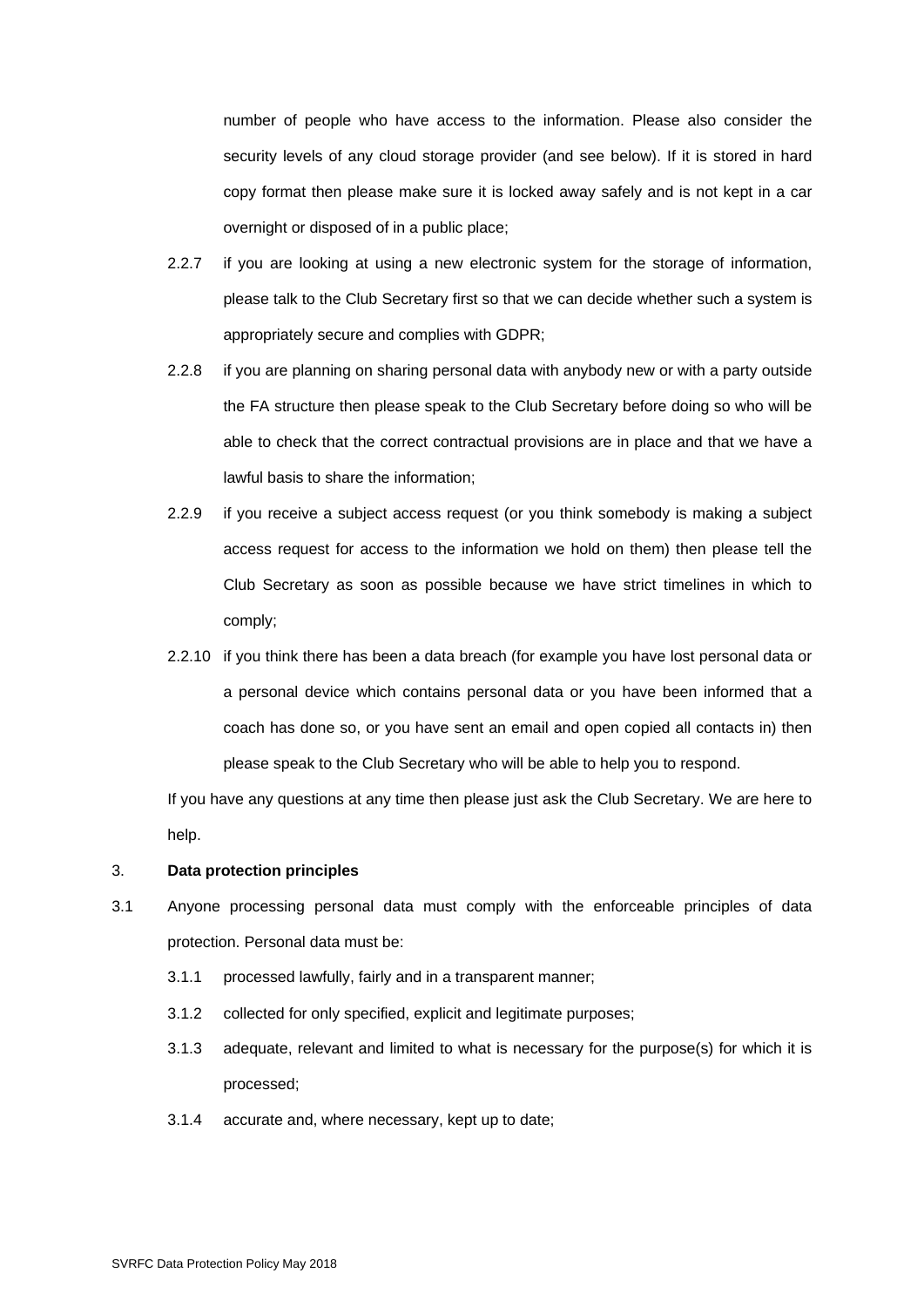- 3.1.5 kept in a form which permits identification of individuals for no longer than is necessary for the purpose(s) for which it is processed;
- 3.1.6 processed in a manner that ensures its security by appropriate technical and organisational measures to protect against unauthorised or unlawful processing and against accidental loss, destruction or damage;
- 3.2 We are responsible for and must be able to demonstrate compliance with the data protection principles listed above.

#### 4. **Fair and lawful processing**

- 4.1 This Policy aims to ensure that our data processing is done fairly and without adversely affecting the rights of the individual.
- 4.2 Lawful processing means data must be processed on one of the legal bases set out in the GDPR. When special category personal data is being processed, additional conditions must be met.

## 5. **Processing for limited purposes**

- 5.1 Swiss Valley Rangers Football Club collects and processes personal data. This is data we receive directly from an individual and data we may receive from other sources.
- 5.2 We will only process personal data for the purposes of Swiss Valley Rangers Football Club as instructed by the committee, the County FA or The FA, or as specifically permitted by the GDPR. We will let individuals know what those purposes are when we first collect the data or as soon as possible thereafter.

#### 6. **Consent**

- 6.1 One of the lawful bases on which we may be processing data is the individual's consent.
- 6.2 An individual consents to us processing their personal data if they clearly indicate specific and informed agreement, either by a statement or positive action.
- 6.3 Individuals must be easily able to withdraw their consent at any time and withdrawal must be promptly honoured. Consents should be refreshed every season.
- 6.4 Explicit consent is usually required for automated decision-making and for cross-border data transfers, and for processing special category personal data. Where children are involved then the consent must be in writing from parent/guardian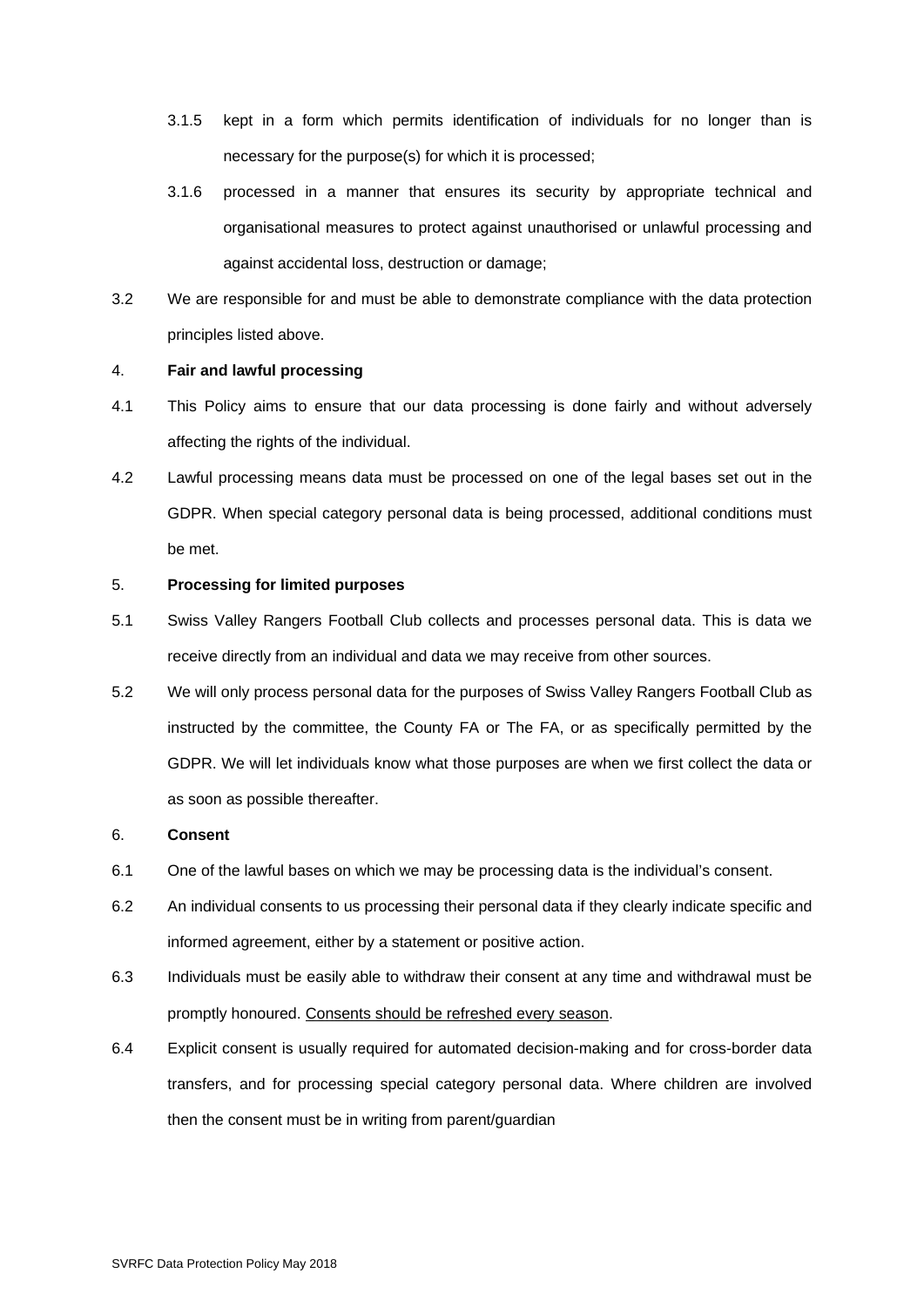- 6.5 Where consent is our legal basis for processing, we will need to keep records of when and how this consent was captured.
- 6.6 Our Privacy Notice sets out the lawful bases on which we process data of our players and members.

## 7. **Notifying individuals**

- 7.1 Where we collect personal data directly from individuals, we will inform them about:
	- 7.1.1 the purpose(s) for which we intend to process that personal data;
	- 7.1.2 the legal basis on which we are processing that personal data;
	- 7.1.3 where that legal basis is a legitimate interest, what that legitimate interest is;
	- 7.1.4 where that legal basis is statutory or contractual, any possible consequences of failing to provide that personal data;
	- 7.1.5 the types of third parties, if any, with which we will share that personal data, including any international data transfers;
	- 7.1.6 their rights as data subjects, and how they can limit our use of their personal data;
	- 7.1.7 the period for which data will be stored and how that period is determined;
	- 7.1.8 any automated decision-making processing of that data and whether the data may be used for any further processing, and what that further processing is.
- 7.2 If we receive personal data about an individual from other sources, we will provide the above information as soon as possible and let them know the source we received their personal data from;
- 7.3 We will also inform those whose personal data we process that we, Swiss Valley Rangers Football Club, are the data controller in regard to that data, and which individual(s) in the Swiss Valley Rangers Football Club are responsible for data protection.

## 8. **Adequate, relevant and non-excessive processing**

- 8.1 We will only collect personal data that is required for the specific purpose notified to the individual.
- 8.2 You may only process personal data if required to do so in your official capacity with Swiss Valley Rangers Football Club. You cannot process personal data for any reason unrelated to your duties.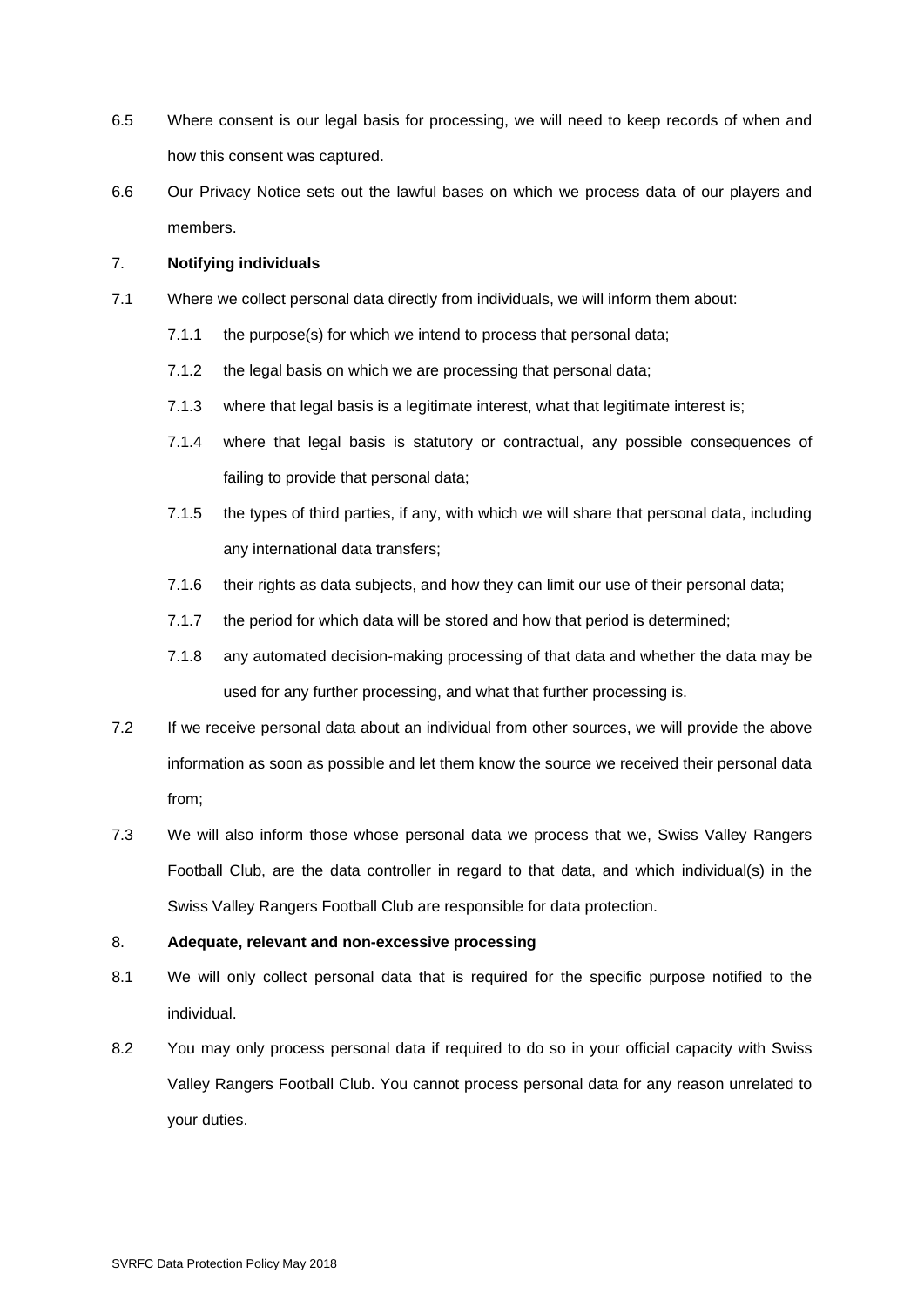8.3 Swiss Valley Rangers Football Club must ensure that when personal data is no longer needed for specified purposes, it is deleted or anonymised.

#### 9. **Accurate data**

We will ensure that personal data we hold is accurate and kept up to date. We will check the accuracy of any personal data at the point of collection and at the start of each season. We will take all reasonable steps to destroy or amend inaccurate or out-of-date data.

## 10. **Timely processing**

We will not keep personal data longer than is necessary for the purpose(s) for which they were collected. We will take all reasonable steps to destroy or delete data which is no longer required, as per our Privacy Notice.

# 11. **Processing in line with data subjects' rights**

- 11.1 As data subjects, all individuals have the right to:
	- 11.1.1 be informed of what personal data is being processed;
	- 11.1.2 request access to any data held about them by a data controller;
	- 11.1.3 object to processing of their data for direct-marketing purposes (including profiling);
	- 11.1.4 ask to have inaccurate or incomplete data rectified;
	- 11.1.5 be forgotten (deletion or removal of personal data);
	- 11.1.6 restrict processing;
	- 11.1.7 data portability; and
	- 11.1.8 not be subject to a decision which is based on automated processing.
- 11.2 Swiss Valley Rangers Football Club is aware that not all individuals' rights are absolute, and any requests regarding the above should be immediately reported to the committee, and if applicable escalated to the Somerset County FA/ FA for guidance.

# 12. **Data security**

- 12.1 We will take appropriate security measures against unlawful or unauthorised processing of personal data, and against the accidental loss of, or damage to, personal data.
- 12.2 We have proportionate procedures and technology to maintain the security of all personal data.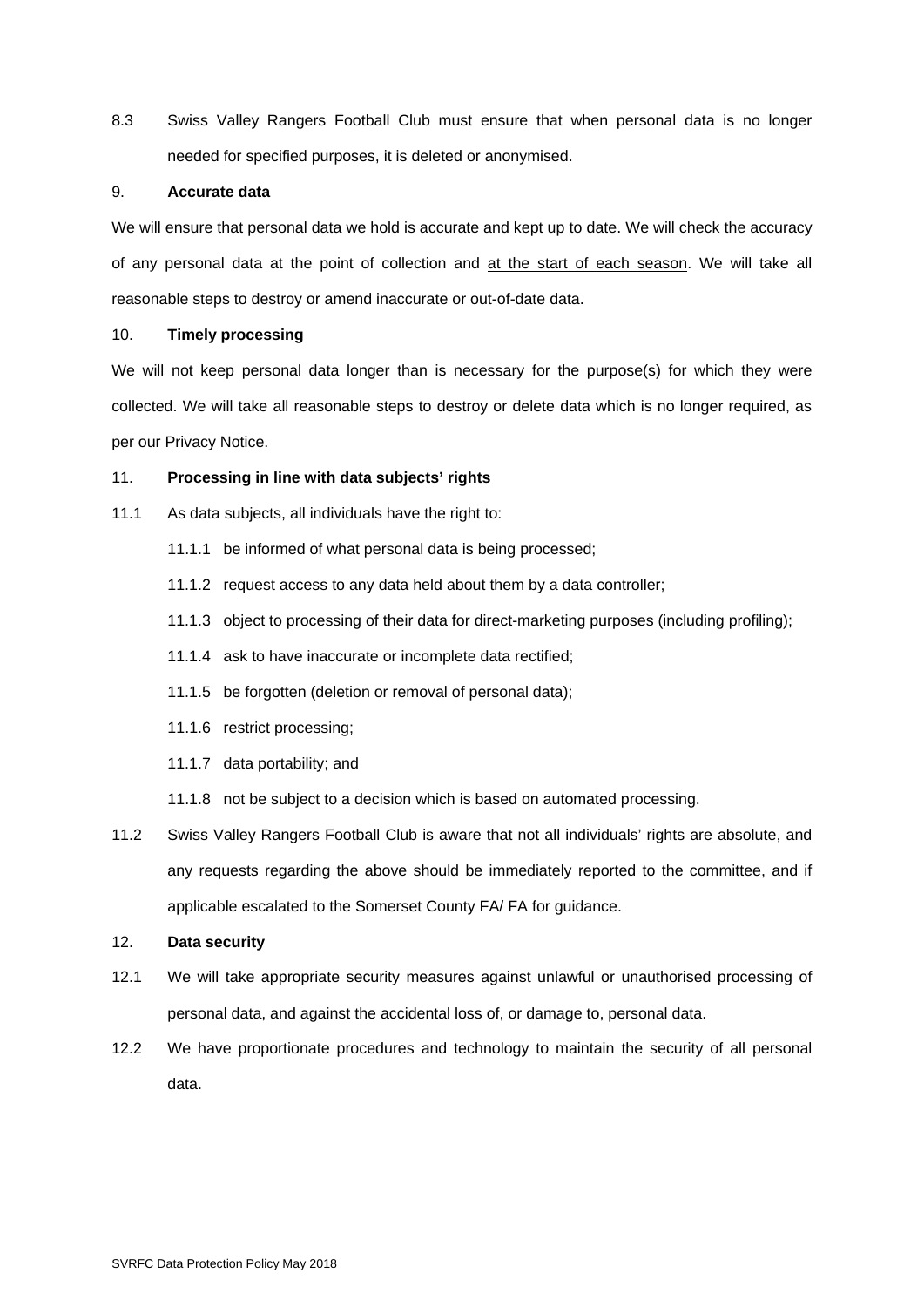- 12.3 Personal data will only be transferred to another party to process on our behalf (a **data processor**) where we have a GDPR-compliant written contract in place with that data processor.
- 12.4 We will maintain data security by protecting the confidentiality, integrity and availability of the personal data.
- 12.5 Our security procedures include:
	- 12.5.1 **Entry controls.** Any stranger seen in entry-controlled areas should be reported.
	- 12.5.2 **Secure desks, cabinets and cupboards.** Desks and cupboards should be locked if they hold personal data.
	- 12.5.3 **Methods of disposal.** Paper documents should be shredded. Digital storage devices should be physically destroyed.
	- 12.5.4 **Equipment.** Screens and monitors must not show personal data to passers-by, and should be locked when unattended. Excel spreadsheets will be password protected.
	- 12.5.5 **Personal Devices.** Anyone accessing or processing Swiss Valley Rangers Football Club's personal data on their own device, must have and operate a password only access or similar lock function, and should have appropriate anti-virus protection. These devices must have Swiss Valley Rangers Football Club's personal data removed prior to being replaced by a new device or prior to such individual ceasing to work with or support Swiss Valley Rangers Football Club.

#### 13. **Disclosure and sharing of personal information**

- 13.1 We share personal data with the Somerset County FA and The FA, and with applicable leagues using Whole Game System.
- 13.2 We may share personal data with third parties or suppliers for the services they provide, and instruct them to process our personal data on our behalf as data processors. Where we share data with third parties, we will ensure we have a compliant written contract in place incorporating the minimum data processer terms as set out in the GDPR, which may be in the form of a supplier's terms of service.
- 13.3 We may share personal data we hold if we are under a duty to disclose or share an individual's personal data in order to comply with any legal obligation, or in order to enforce or apply any contract with the individual or other agreements; or to protect our rights, property,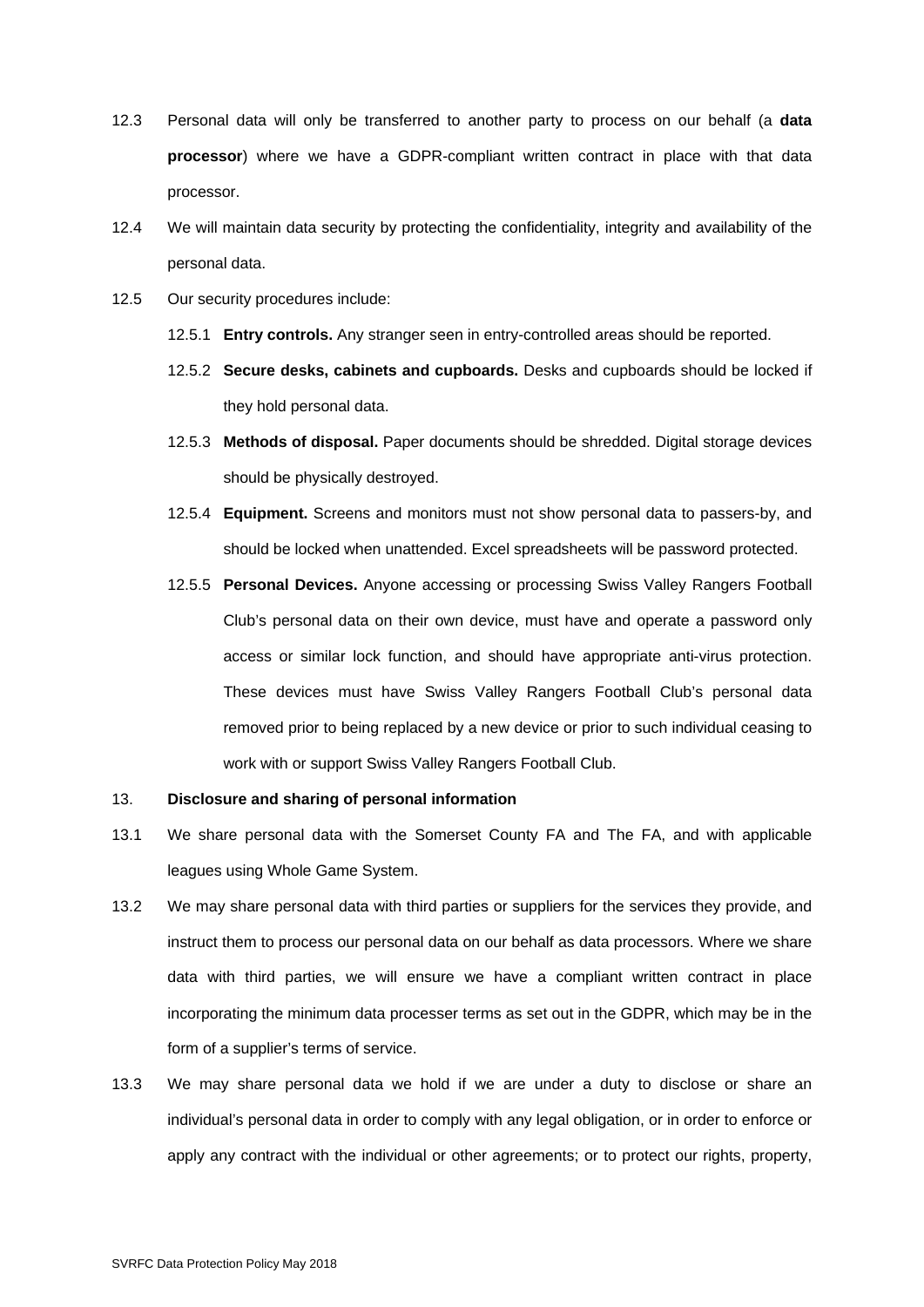or safety of our employees, players, other individuals associated with Swiss Valley Rangers Football Club or others.

## 14. **Transferring personal data to a country outside the EEA**

We may transfer any personal data we hold to a country outside the European Economic Area (**EEA**), provided that one of the appropriate safeguards applies.

## 15. **Reporting a personal data breach**

- 15.1 In the case of a breach of personal data, we may need to notify the applicable regulatory body and the individual.
- 15.2 If you know or suspect that a personal data breach has occurred, inform a member of the committee immediately, who may need to escalate to the Somerset County FA / FA as appropriate. You should preserve all evidence relating to a potential personal data breach.

# 16. **Dealing with subject access requests**

- 16.1 Individuals may make a formal request for information we hold about them. Anyone who receives such a request should forward it to the board/committee immediately, and where necessary escalated to the Somerset County FA / FA for guidance. Nobody should feel bullied or pressured into disclosing personal information.
- 16.2 When receiving telephone enquiries, we will only disclose personal data if we have checked the caller's identity to make sure they are entitled to it.

## 17. **Accountability**

- 17.1 Swiss Valley Rangers Football Club must implement appropriate technical and organisational measures to look after personal data, and is responsible for, and must be able to demonstrate compliance with the data protection principles.
- 17.2 Swiss Valley Rangers Football Club must have adequate resources and controls in place to ensure and to document GDPR compliance, such as:
	- 17.2.1 providing fair processing notice to individuals at all points of data capture;
	- 17.2.2 training committee and volunteers on the GDPR, and this Data Protection Policy; and
	- 17.2.3 reviewing the privacy measures implemented by Swiss Valley Rangers Football Club.